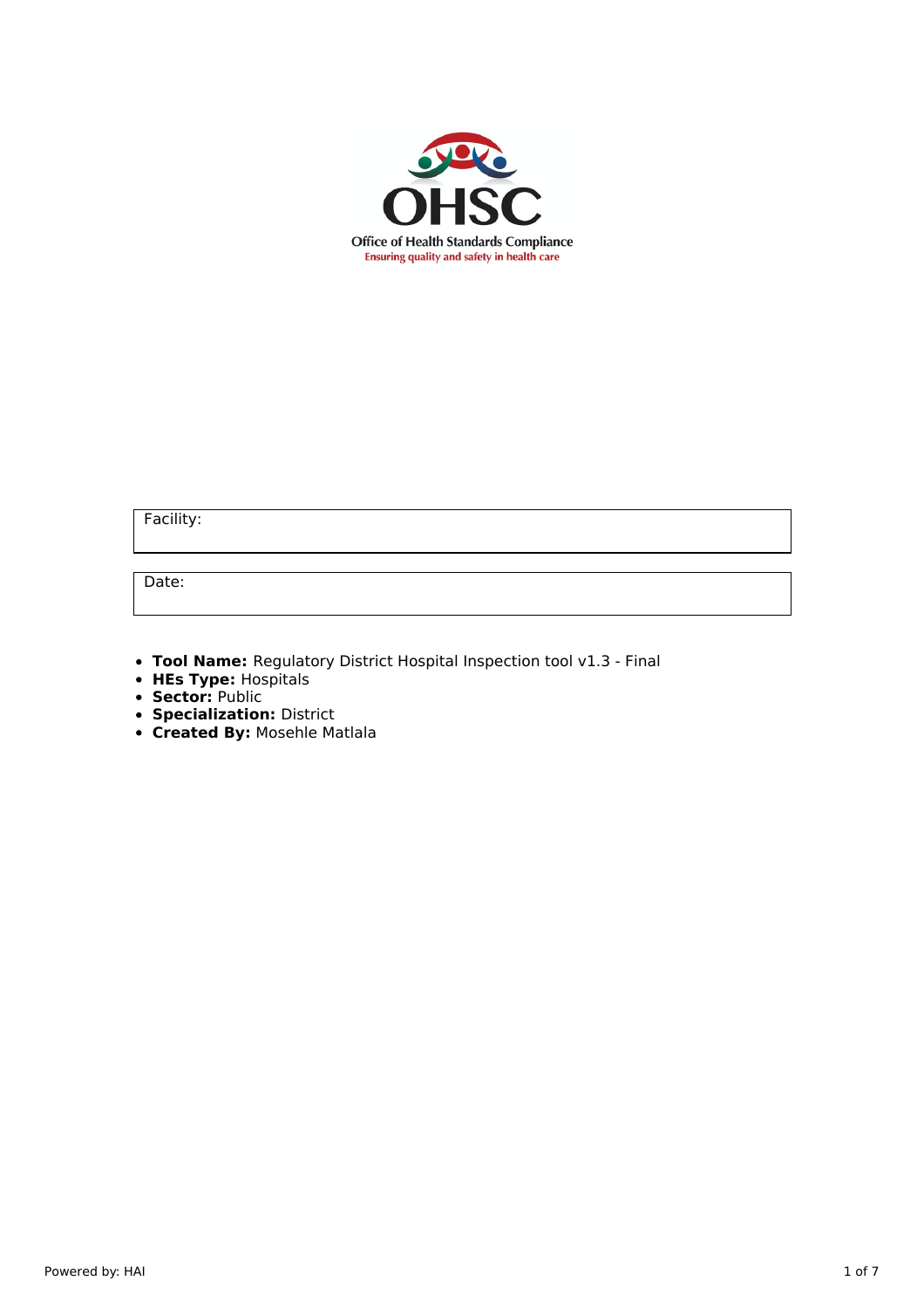# **39 Security Services**

# **Domain 39.2 CLINICAL GOVERNANCE AND CLINICAL CARE**

**Sub Domain 39.2.1 7** Clinical management

**Standard 39.2.1.1 7(2)** (b) A health establishment must establish and maintain systems, structures and programmes to manage clinical risk.

## **Criterion 39.2.1.1.1 7 The health establishment implements process to ensure environmental cleanliness.**

**39.2.1.1.1.1** All work completed is verified by the cleaning supervisor or delegated personnel.

## **Assessment type:** Document - **Risk rating:** Essential measure

Daily inspections will ensure the cleanliness of the unit. The person responsible for overseeing the cleaning service must inspect the unit daily to verify whether cleaning has been carried out according to the schedule and that all areas attended to have been effectively cleaned. Monitoring tools (including, but not limited to, checklists/tick sheets) listing all cleaning tasks must be completed for each room or area. Not applicable: Never

| Score   Comment |
|-----------------|
|                 |
|                 |

**39.2.1.1.1.2** The guardroom is observed to be clean.

## **Assessment type:** Observation - **Risk rating:** Vital measure

Inspector to observe general cleanliness of the guardroom including but not limited to whether the guardroom is free of dirt, dust and stains. Not applicable: Never

| Score   Comment |
|-----------------|
|                 |
|                 |

### **Criterion 39.2.1.1.2 7 Communication systems must be available and functional to facilitate adequate user care, and safety of user and health care personnel.**

**39.2.1.1.2.1** Functional, accessible telephones are available in security services.

### **Assessment type:** Observation - **Risk rating:** Essential measure

Maintaining and sustaining communication are essential for effective and efficient operations. Telephones must be functional and available in the security services. Not applicable: Never

| <b>Score</b> | <b>Comment</b> |
|--------------|----------------|
|              |                |
|              |                |

**39.2.1.1.2.2** Cell phone numbers of strategic personnel are displayed near the telephones.

# **Assessment type:** Observation - **Risk rating:** Essential measure

'Strategic personnel' refers to personnel to be contacted when the local disaster response is activated. This includes maintenance personnel and senior management. Not applicable: Never

| <b>Score</b> | <b>Comment</b> |
|--------------|----------------|
|              |                |
|              |                |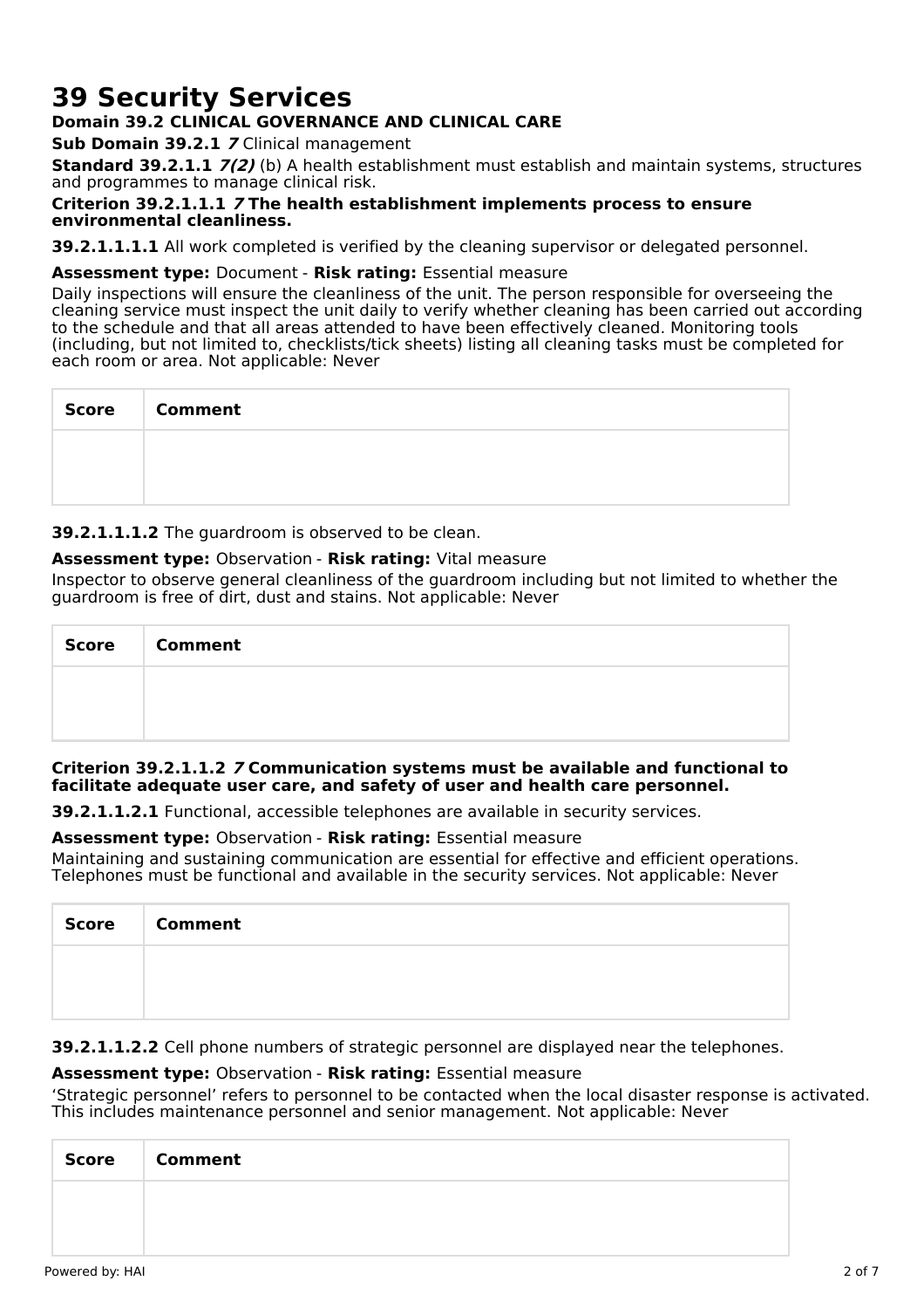# **Domain 39.4 GOVERNANCE AND HUMAN RESOURCES**

**Sub Domain 39.4.1 20** Occupational health and safety

**Standard 39.4.1.1 20(1)** The health establishment must comply with the requirements of the Occupational Health and Safety Act, 1993.

**Criterion 39.4.1.1.1 20(2)(b) Awareness of safety and security issues must be promoted**

**39.4.1.1.1.1** The emergency evacuation plan is prominently displayed.

**Assessment type:** Observation - **Risk rating:** Essential measure

The evacuation plan must include but is not limited to route/directions to be followed during evacuation, emergency exits and assembly point(s). This must be visibly displayed. Not applicable: Never

| Score   Comment |
|-----------------|
|                 |
|                 |

**39.4.1.1.1.2** The security personnel are familiar with the emergency evacuation procedure.

# **Assessment type:** Staff interview - **Risk rating:** Essential measure

Interview three security personnel to establish whether they are able to explain the evacuation procedure as illustrated in the evacuation plan. Score 1 if they explain the procedure as illustrated in the evacuation plan and 0 if not. Where no evacuation plan is available, this measure must be scored  $\Omega$ .

| <b>Score</b> | <b>Comment</b> |
|--------------|----------------|
|              |                |
|              |                |

| <b>Aspects</b>          | Score | Comment |
|-------------------------|-------|---------|
| 1. Security personnel 1 |       |         |
| 2. Security personnel 2 |       |         |
| 3. Security personnel 3 |       |         |

# **Domain 39.5 FACILITIES AND INFRASTRUCTURE**

**Sub Domain 39.5.2 14** Management of buildings and grounds

**Standard 39.5.2.1 14(1)** The health establishment and their grounds must meet the requirements of the building regulations.

**Criterion 39.5.2.1.1 14(2)(b) The health establishment must as appropriate for the type of buildings and grounds of the establishment have a maintenance plan for buildings and the grounds.**

**39.5.2.1.1.1** No obvious safety hazards are observed during the visit.

# **Assessment type:** Observation - **Risk rating:** Vital measure

Inspect the surroundings for maintenance-related safety hazards in the unit, including but not limited to loose electrical wiring, collapsing ceiling, roof or doors. and any other type of safety hazards that represent a risk to the health and safety of personnel, users and visitors. Not applicable: Never

| <b>Score</b> | <b>Comment</b> |
|--------------|----------------|
|              |                |
|              |                |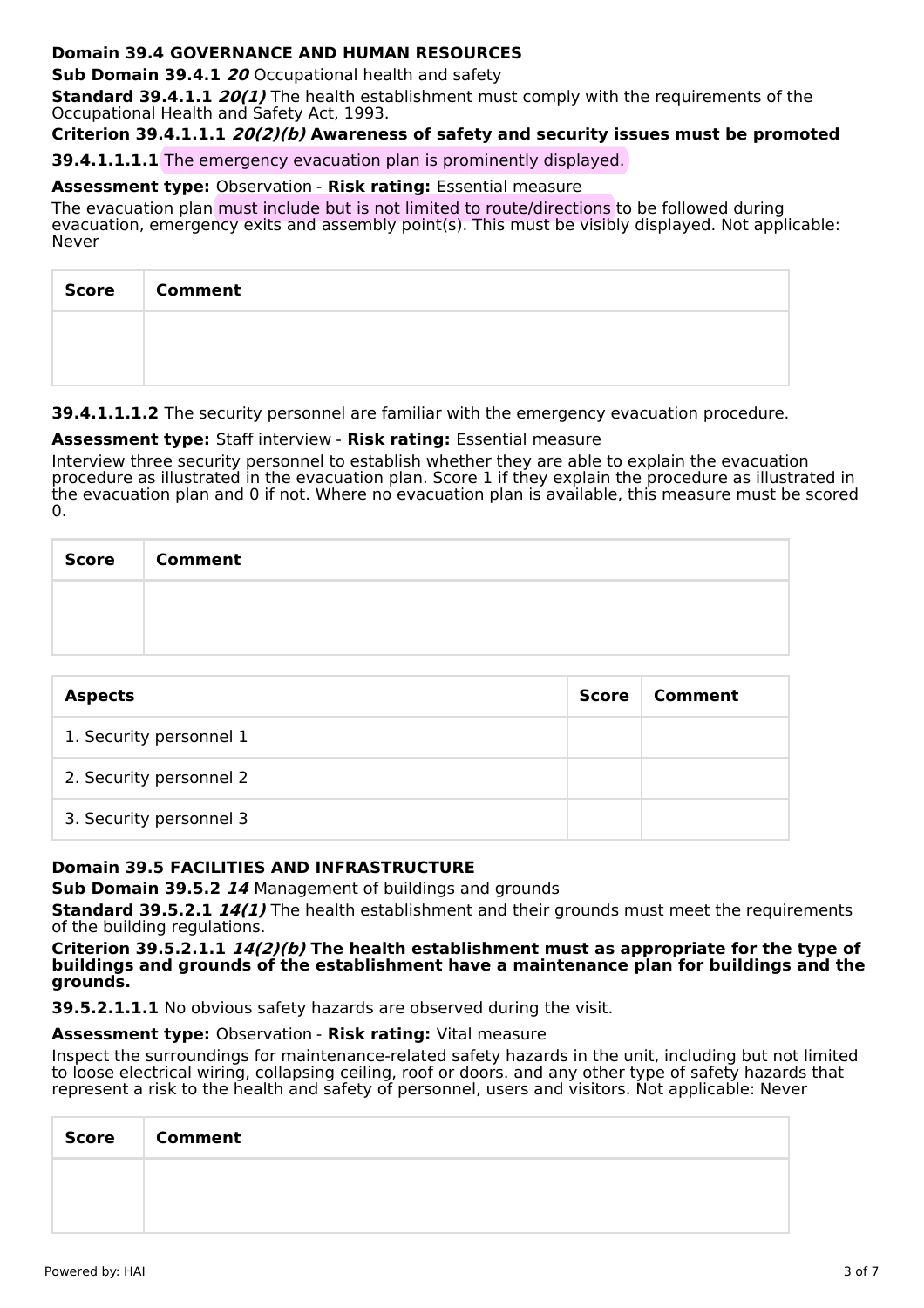#### **Criterion 39.5.2.1.2 14(2)(d) The health establishment must as appropriate for the type of buildings and grounds of the establishment have ventilation systems that maintain the inflow of fresh air, temperature, humidity and purity of the air within specified limits set for different service areas such as theatres, kitchen and isolation units.**

**39.5.2.1.2.1** Security guard room has natural ventilation or functional mechanical ventilation.

### **Assessment type:** Observation - **Risk rating:** Essential measure

The national building regulations stipulate that satisfactory ventilation is only provided by forcing outdoor air into a space mechanically or passively through either ducting or apertures open to the outside, including, but not limited to, windows or ventilation grilles. Verify whether the security guard room or office has natural ventilation (windows and doors that can be opened) or functional mechanical ventilation (i.e. a ducting system). Not applicable: Never

| <b>Score</b> | <b>Comment</b> |
|--------------|----------------|
|              |                |
|              |                |

## **Sub Domain 39.5.1 17** Security services

**Standard 39.5.1.1 17(1)** The health establishment must have systems to protect users, health care personnel and property from security threats and risks.

**Criterion 39.5.1.1.1 17(2)(a) The health establishment must ensure that security staff are capacitated to deal with security incidents, threats and risks.**

**39.5.1.1.1.1** An approved security plan for the health establishment is available.

#### **Assessment type:** Document - **Risk rating:** Vital measure

Verify whether the aspects listed below are addressed in the health establishment's security plan. Score 1 if the aspect is addressed in the security plan and 0 if not addressed.

| <b>Score</b> | <b>Comment</b> |
|--------------|----------------|
|              |                |
|              |                |

| <b>Aspects</b>                                                                                                                      |  | Comment |
|-------------------------------------------------------------------------------------------------------------------------------------|--|---------|
| 1. Approved access control system for health establishment                                                                          |  |         |
| 2. Management of prohibited items: how to store the items<br>safely and how to return items to rightful owner on their<br>departure |  |         |
| 3. Communication of security plan to health establishment<br>personnel                                                              |  |         |
| 4. Procedure for appointing security committee                                                                                      |  |         |
| 5. Security manager to participate in security committee                                                                            |  |         |
| 6. Functions of security committee                                                                                                  |  |         |
| 7. Procedure to be followed to implement recommendations<br>of previous audits                                                      |  |         |
| 8. Recommendations to be communicated to Provincial Office<br>and National Department of Health                                     |  |         |
|                                                                                                                                     |  |         |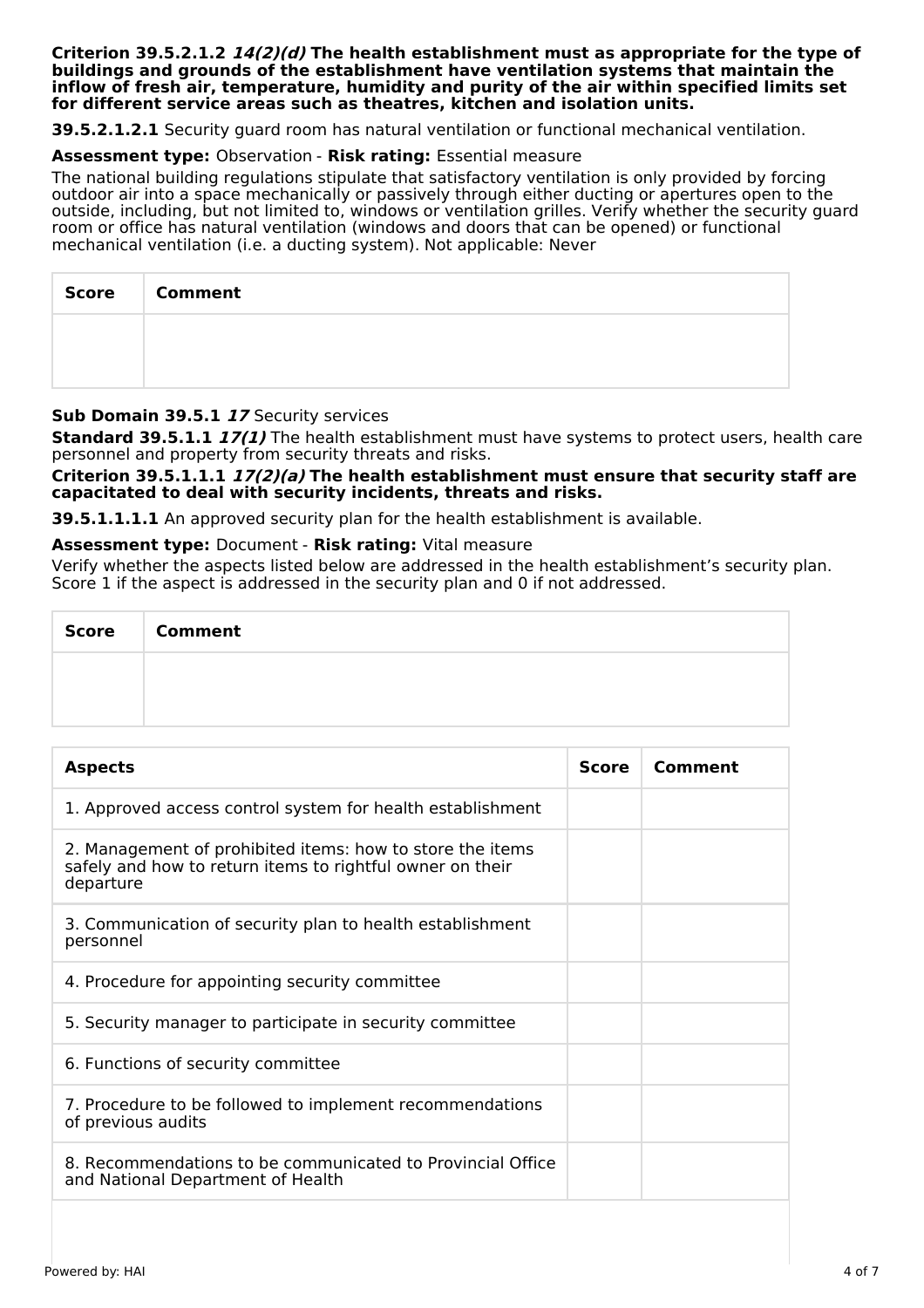| 9. All security personnel (in-house or outsourced) to be<br>registered with Private Security Industry Regulatory Authority<br>(PSIRA) |
|---------------------------------------------------------------------------------------------------------------------------------------|
| 10. All vehicles, including vehicles managed by health<br>establishment, to be checked when entering and leaving the<br>premises      |
| 11. Memorandum of understanding to be in place with South<br>African Police Service                                                   |

# **39.5.1.1.1.2** Security guards have received training.

## **Assessment type:** Document - **Risk rating:** Essential measure

Verify whether security guards have been trained. For outsourced services, request records from the service provider. For security guards employed by the health establishment, request training records. If the security guards are PSIRA-accredited, they are acknowledged to have received training. In this case, the security guards on site must wear a valid PSIRA badge. Score 1 if compliant and 0 if not. NB: All PSIRA certificates must be renewed every 12 months for security businesses and every 24 months for security officers. Not applicable: Where the health establishments does not have physical security guards.

| Score   Comment |
|-----------------|
|                 |
|                 |

| <b>Aspects</b> | <b>Score</b> | Comment |
|----------------|--------------|---------|
| 1. Security 1  |              |         |
| 2. Security 2  |              |         |
| 3. Security 3  |              |         |

**39.5.1.1.1.3** The security guards wear uniform.

### **Assessment type:** Observation - **Risk rating:** Essential measure

Security guards must be easily identifiable. Verify whether all security guards performing their duties at the health establishment are wearing uniform. Not applicable: Where the health establishments does not have physical security guards.

| <b>Score</b> | <b>Comment</b> |
|--------------|----------------|
|              |                |
|              |                |

### **Criterion 39.5.1.1.2 17 Security systems must safeguard the building, users, visitors and staff.**

**39.5.1.1.2.1** Systems are in place to ensure safe entry to the health establishment premises.

### **Assessment type:** Observation - **Risk rating:** Vital measure

Inspect the systems in operation to safeguard occupants of the health establishment. Note that security systems could include but not limited to physical security personnel or systems (boom gates, CCTV, biometrics). Not applicable: Never

| <b>Score</b> |
|--------------|
|--------------|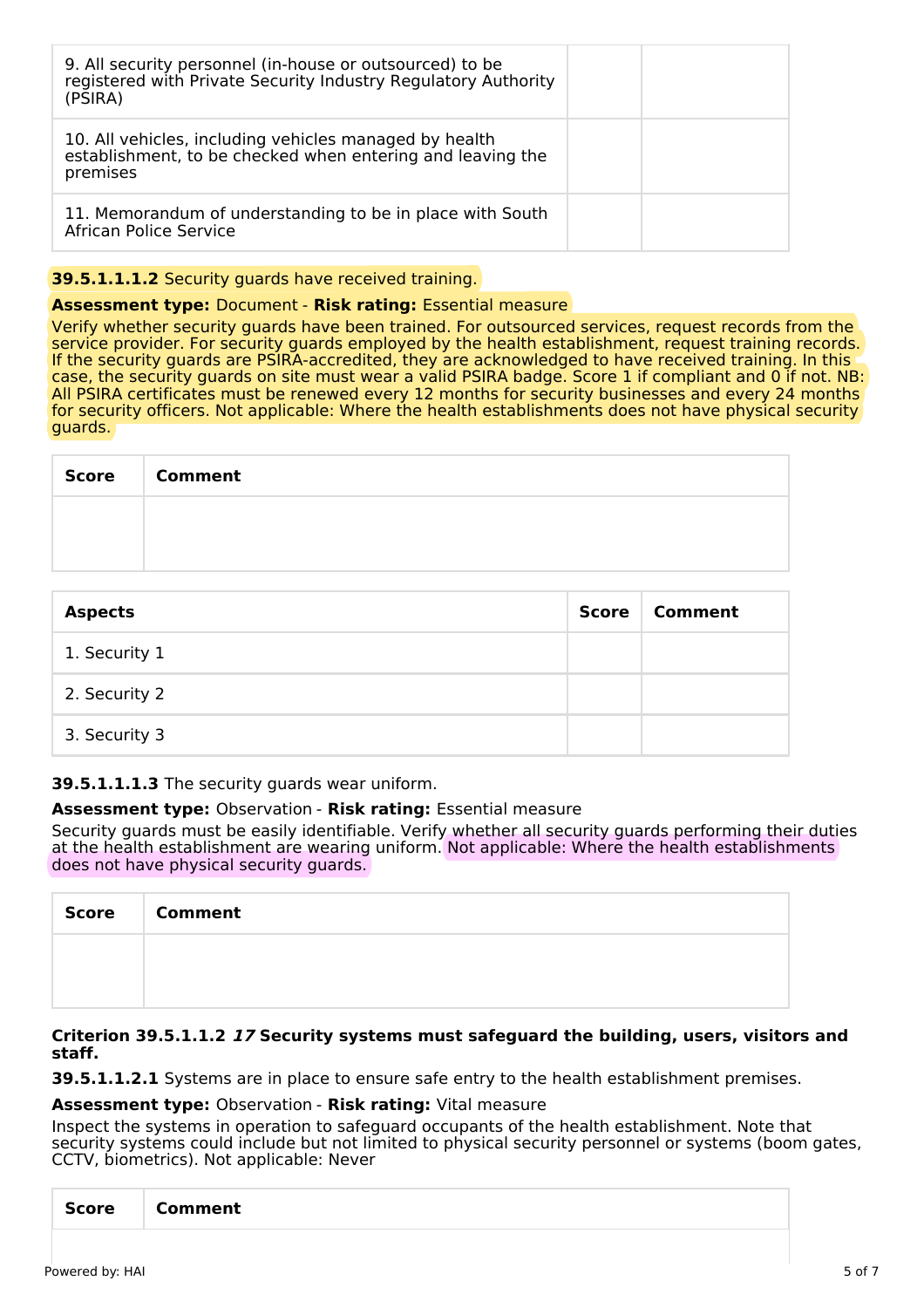**39.5.1.1.2.2** Security systems are in place for all areas listed below.

# **Assessment type:** Observation - **Risk rating:** Vital measure

Verify whether a security system is in place in the areas listed below. Score 1 if a system is in place and 0 if not.

| Score | <b>Comment</b> |
|-------|----------------|
|       |                |
|       |                |

| <b>Aspects</b>                                    |  | Comment |
|---------------------------------------------------|--|---------|
| 1. Maternity unit                                 |  |         |
| 2. Paediatric unit                                |  |         |
| 3. Emergency unit                                 |  |         |
| 4. Mental healthcare unit (where available)       |  |         |
| 5. Access points to health establishment premises |  |         |
| 6. Exit points from health establishment premises |  |         |

# **39.5.1.1.2.3** Safety and security notices are displayed.

# **Assessment type:** Observation - **Risk rating:** Essential measure

Safety and security notices must be displayed in accordance with health and safety legislation including but not limited to signs indicating the following: dangerous weapons not allowed, emergency exits, assembly points, location of stored flammable materials and location of the first aid box. This could also be a disclaimer sign. Not applicable: Never

| <b>Score</b> | <b>Comment</b> |
|--------------|----------------|
|              |                |
|              |                |

# **Criterion 39.5.1.1.3 17 All security incidents must be reported and addressed.**

**39.5.1.1.3.1** Security breaches are recorded in a register.

# **Assessment type:** Document - **Risk rating:** Vital measure

The register may be manual or electronic. All columns in the register must be completed. The register must include the following: name of affected person (if applicable), date of incident, time of incident and nature of incident. In cases where no incidents have occurred, zero reporting must be done. Not applicable: Where no security breaches occurred in the past three months.

| <b>Score</b> | <b>Comment</b> |
|--------------|----------------|
|              |                |
|              |                |